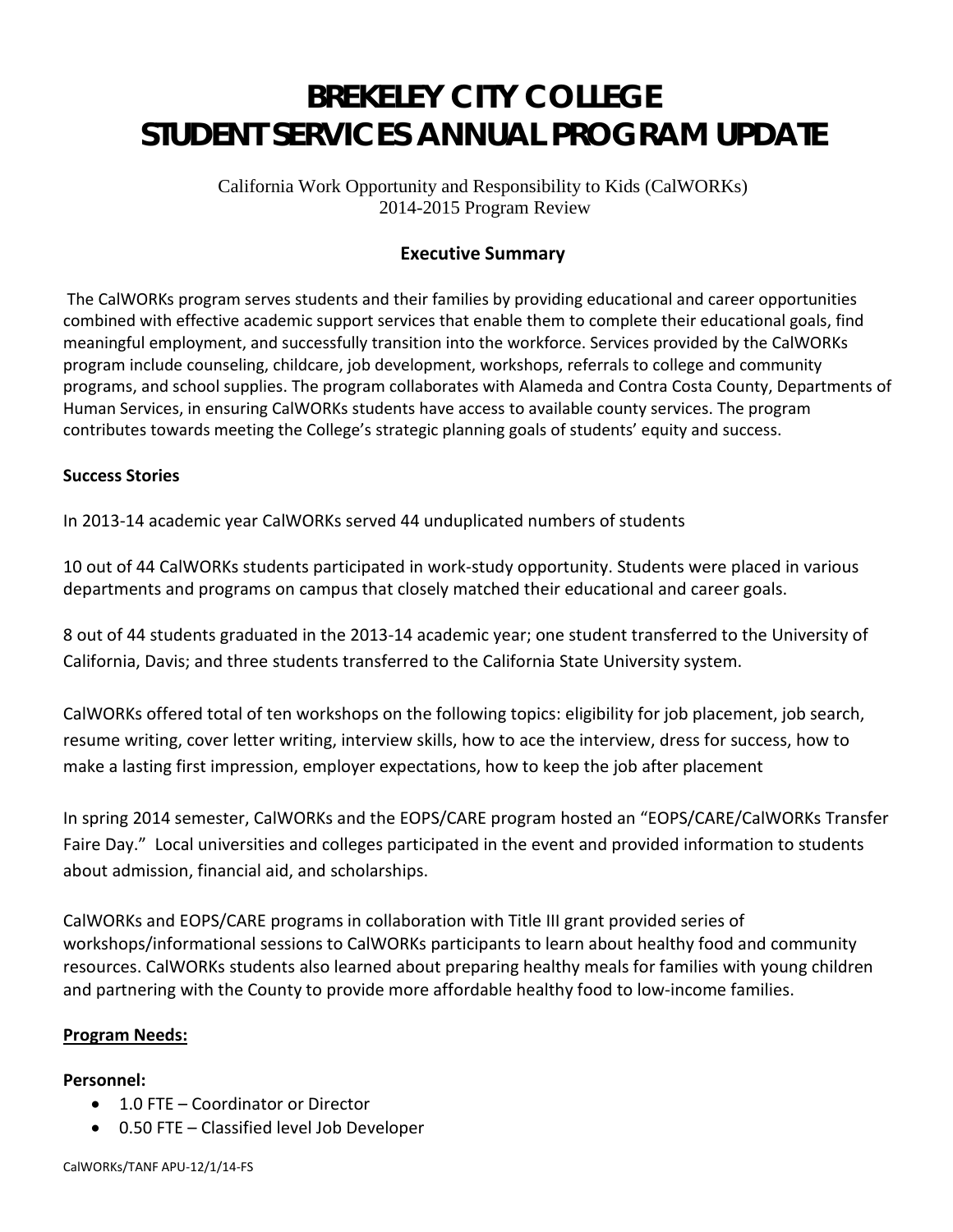- 0.50 FTE Classified level Math tutors
- 0.50 FTE -Classified level English tutors
- 0.50 FTE- Classified level Outreach/Recruitment Personnel Staff
- 0.75 FTE- Classified staff

## **I. Mission, History, and Description of Services Provided**

#### Mission:

CalWORKs/TANF program provides educational and career opportunities and support services that enable students to complete their educational goals and find meaningful employment and successfully transition into the workforce, thereby attaining economic self-efficiency to support their families.

## History of CalWORKs at the Community Colleges

In 1996, the federal government redesigned welfare. The new program, named Temporary Aid to Needy Families, TANF implemented changes which included establishing time-limits on aid for welfare recipients, minimum participation hours and welfare-to work activities that allowed job training and education. In response to new federal regulations for welfare recipients, California recognized the significant role that Community Colleges would play in providing career and educational training for CalWORKs recipients. They also recognized the significance of education in the elimination of poverty. (*This information is obtained from the CalWORKs Association website.*)

#### Description of Services Provided:

The CalWORKs program acts as a liaison between the Department of Social Services, the student, and the college, to ensure the alignment between the students' welfare to work plan and the program they are pursuing at Berkeley City College. To this end, academic and personal counseling, supervised study time and/or tutoring, information and referral services, work study as well as job/personal development and success workshops are provided.

The Counselor meets with each student monthly to develop education plans that integrate the academic and career interests, career goals, skills and labor market trends for each student, reviews and signs academic and program progress reports ensuring that students are engaged in the county required study time for the hours they are scheduled to be in class and makes childcare and work-study recommendations, reviews and completes county documents, communicates with county personnel and evaluates student progress.

The program is supervised by the Vice President of Student Services and is staffed by a Program Coordinator (.25), Counselor (.50), Short-term Classified level Clerical Assistant, and two Student Aides. The District has established Partnership with Alameda County Social Services Department.

## Student Learning Outcomes (SLOs) / Service Area Outcomes (SAOs)

The CalWORKs program SLO and SAOs assessed the following:

Learning Outcomes: As a result of attending the CalWORKs new students' orientation, students will describe a) the services that CalWORKs provides and their responsibilities for compliance with regulations at Berkeley City College CalWORKs program and b) students will acquire skills developing a resume, a cover letter, and job interview skills.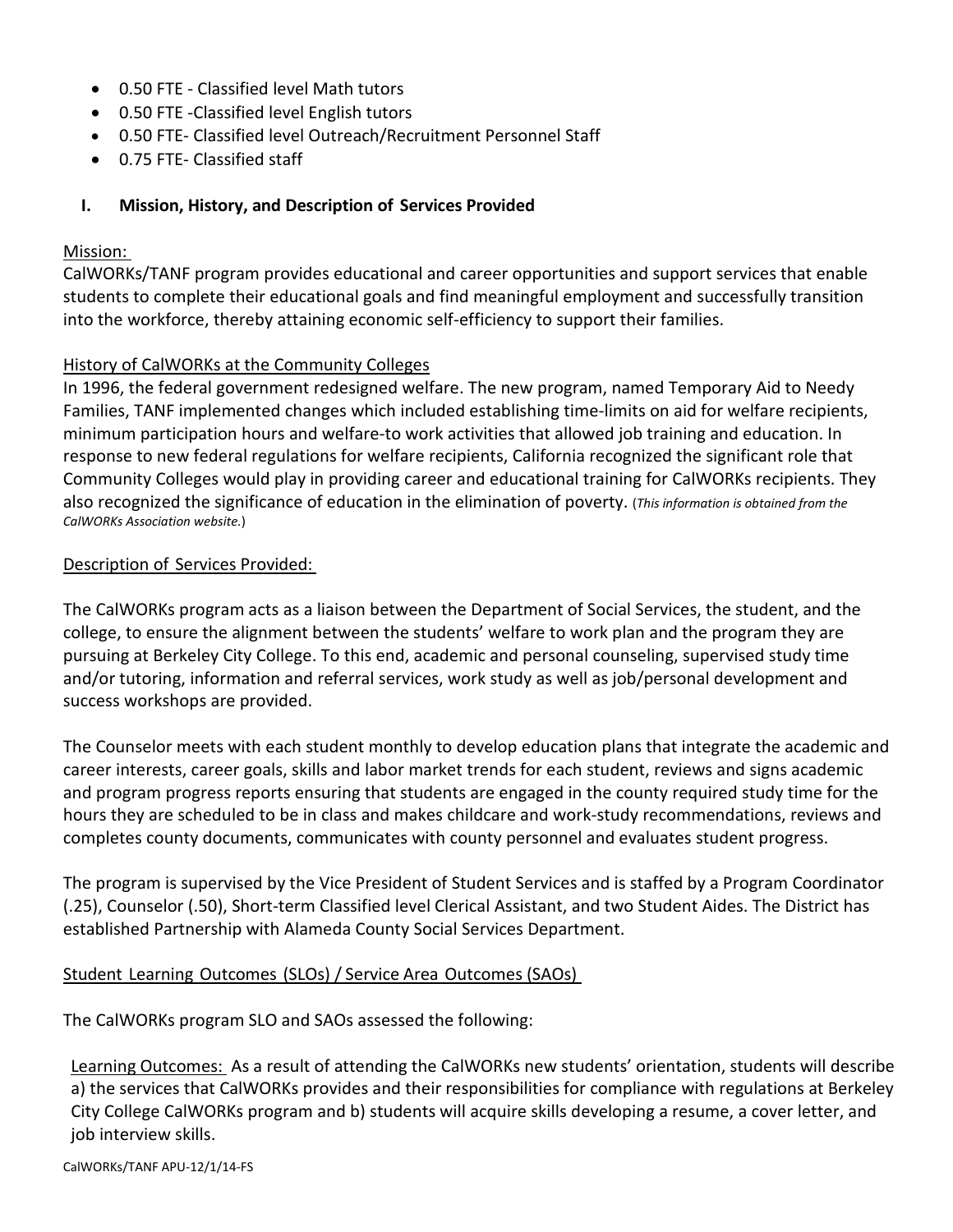Area Outcomes: Students will receive academic counseling services, child care services, supplies, financial support, and workshops.

Assessment Tool: After completion of CalWORKs orientation and Workshop Series, students were assessed on their knowledge of services and skills acquired through the orientation and the workshop series.

## Mapping SLO and SAO to Institutional Learning Outcomes

The 2013-14 CalWORKs SLO and SAO were linked to two of the seven BCC's Institutional Outcomes: Self-Awareness/ Interpersonal Skills, and Information Competency.

Activity for development of self-awareness: Students who attended the new students' orientation and met with a CalWORKs counselor, and staff, were provided information about college CalWORKs, BCC programs and services, and information about county requires, to help the students effectively describe the provision of the Mutual Responsibility Contract to stay in compliance with the college CalWORKs program as indicated on the survey result. Students also received regular reminder calls, emails, and Facebook messages to inform them of important events and deadlines.

Activity for information competency: Students were provided information about the CalWORKs program requirements through orientation, the Mutual Responsibility Contract, presentations from County and Bananas Childcare Inc., and during counseling sessions. Students also attended monthly workshops and information sessions about job search, resume and cover letters, as well as job interview skills.

## **II. ASSESSMENT, EVALUATION, AND PLANNING**

## **Quantitative Assessments**

## Headcount and Demographic of CalWORKs Students

| Headcount | 2010-2011 | 2011-2012 | 2012-2013 | 2013-2014 | 2014-15* |
|-----------|-----------|-----------|-----------|-----------|----------|
| Total     | 39        | 76        | 62        | 44        | 48       |

\*Fall2014 numbers only

The headcount data indicates the unduplicated number of students served each academic year. While BCC CalWORKs program has placed special retention and persistence efforts, majority of the students are referred to CalWORKs by their county services provider.

| Age      |    | 2010-2011 | 2011-2012 |      | 2012-2013 |      |    | 2013-2014 |
|----------|----|-----------|-----------|------|-----------|------|----|-----------|
| 18 & 19  | ┻  | 3%        | 3         | 4%   | 3         | 5%   | 0  | 0%        |
| 20 to 24 | 11 | 28%       | 25        | 33%  | 15        | 24%  | 13 | 30%       |
| 25 to 29 | 13 | 33%       | 13        | 17%  | 13        | 21%  | 13 | 30%       |
| 30 to 34 | 6  | 15%       | 19        | 25%  | 12        | 19%  | 8  | 18%       |
| 35 to 39 | 4  | 10%       | 9         | 12%  | 9         | 15%  | 4  | 9%        |
| 40 to 49 | 4  | 10%       | 6         | 8%   | 10        | 16%  | 6  | 14%       |
| $50 +$   |    | 0%        |           | 1%   | 0         | 0%   | 0  | 0%        |
| Total    | 39 | 100%      | 76        | 100% | 62        | 100% | 44 | 100%      |

CalWORKs/TANF APU-12/1/14-FS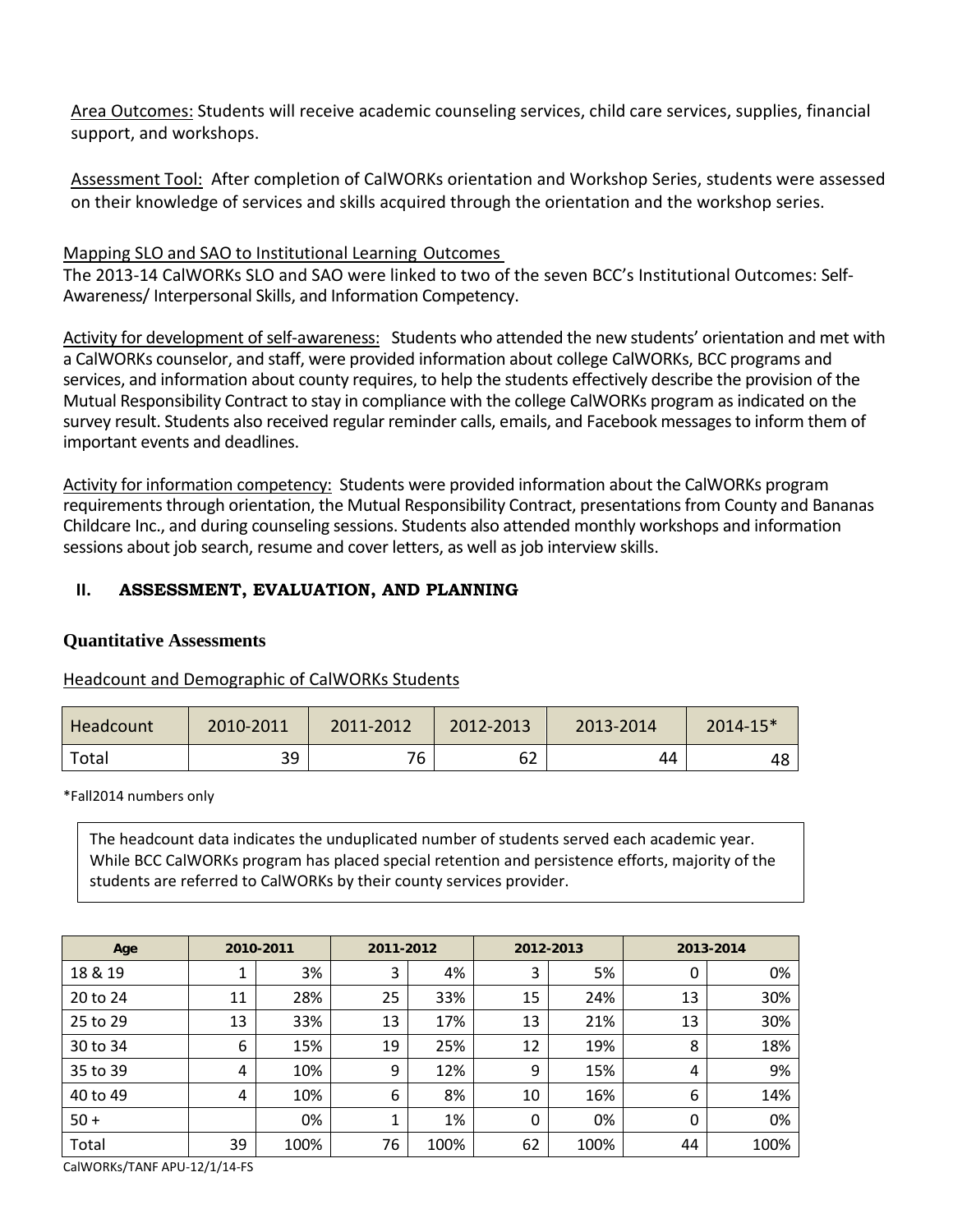| Gender  | 2010-2011 |      | 2011-2012 |      | 2012-2013 |      | 2013-2014  |      |
|---------|-----------|------|-----------|------|-----------|------|------------|------|
| Female  | 33        | 85%  | 64        | 84%  | 52        | 84%  | 38         | 86%  |
| Male    | 5         | 13%  | O         | 12%  | o         | 10%  | $\sqrt{2}$ | 5%   |
| Unknown |           | 3%   |           | 4%   |           | 6%   | 4          | 9%   |
| Total   | 39        | 100% | 76        | 100% | 62        | 100% | 44         | 100% |

| Ethnicity                       | 2010-2011      |      |    | 2011-2012 | 2012-2013 |      | 2013-2014 |      |
|---------------------------------|----------------|------|----|-----------|-----------|------|-----------|------|
| African-American                | 21             | 54%  | 40 | 53%       | 27        | 44%  | 15        | 34%  |
| Amer. Indian/<br>Alaskan Native |                | 0%   |    | 0%        | 1         | 2%   |           | 0%   |
| Asian                           |                | 3%   | 3  | 4%        | 4         | 6%   |           | 2%   |
| Filipino                        |                | 3%   |    | 0%        |           | 0%   |           | 0%   |
| Hispanic                        | 3              | 8%   | 11 | 14%       | 8         | 13%  | 15        | 34%  |
| Pacific Islander                | $\overline{2}$ | 5%   | 1  | 1%        |           | 0%   |           | 0%   |
| Two or More Races               | $\overline{2}$ | 5%   | 4  | 5%        | 4         | 6%   | 5         | 11%  |
| Non-Respondent                  | 3              | 8%   | 10 | 13%       | 9         | 15%  | 3         | 7%   |
| White Non-Hispanic              | 6              | 15%  | ⇁  | 9%        | 9         | 15%  | 5         | 11%  |
| Total                           | 39             | 100% | 76 | 100%      | 62        | 100% | 44        | 100% |

**Summary:** The demographic data indicates that the program serves the population that it is designed to serve.

## **Student Learning Outcomes Assessment Results**

The survey was administered in the end of the fall 2014 semester at the new students' orientation and workshops conducted in October 2014.

## Assessment Tool:

The following ten-question survey was administered to students who attended the fall 2014 new students' orientation. Results and summary of the survey is indicated below.

## Question:

- 1) I know the services provided by the CalWORKs programs.
- 2) I understand the eligibility requirements for the CalWORKs programs.
- 3) I know how long I can remain eligible for the CalWORKs services.
- 4) I know how to remain in compliance with the county and the BCC CalWORKs program.
- 5) I know how to use my book request and supplies request forms.
- 6) I know the minimum number of participation hours to stay compliant with the county program.
- 7) I know how to schedule a counseling appointment with my CalWORKs counselor.
- 8) I know the different educational options at Berkeley City College.
- 9) I know that I must complete my monthly attendance each month.
- 10) I know how to check and use my priority registration.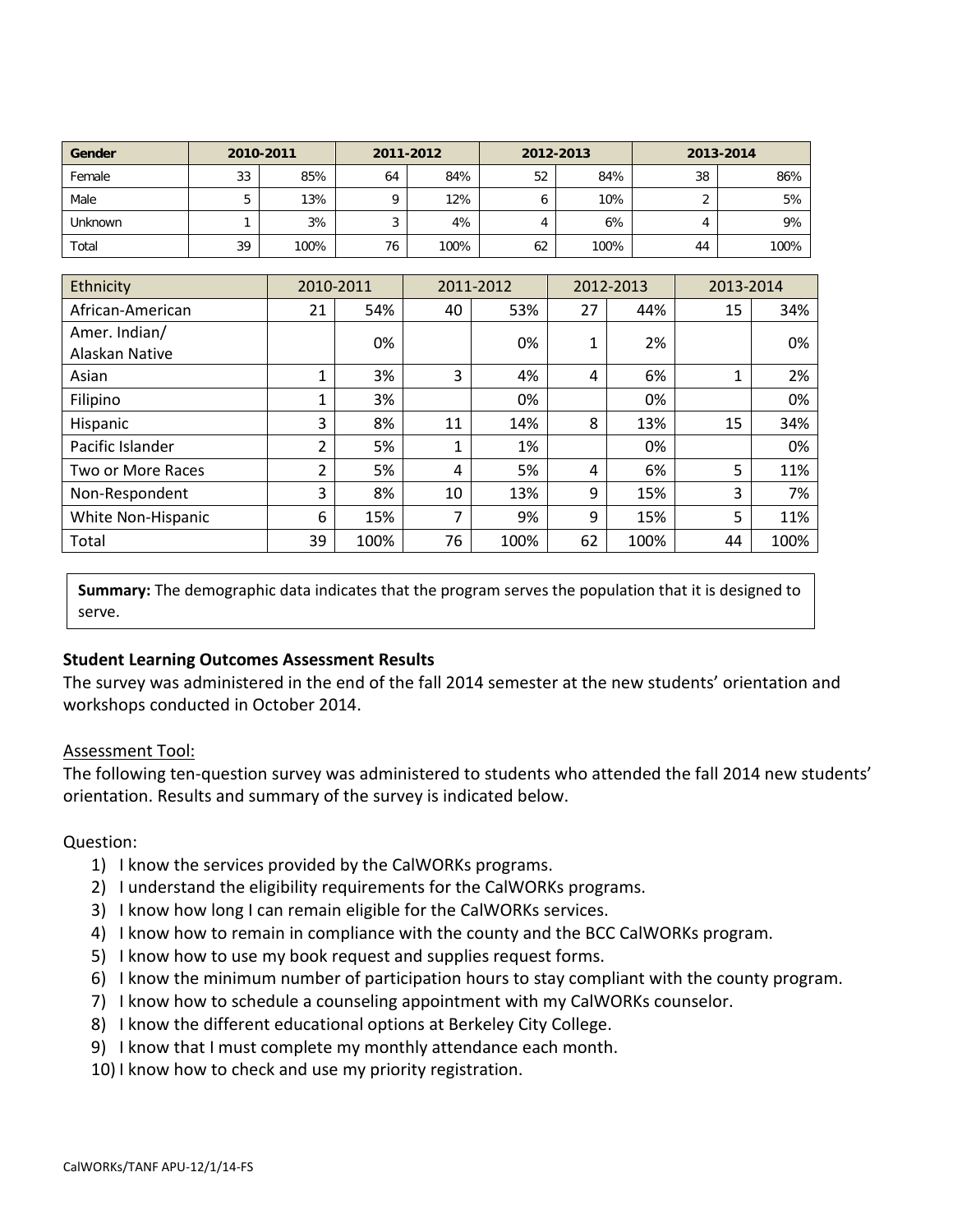

Analysis: The survey results indicated that overall students remarked "strongly agree" as their level of awareness about the CalWORKs services and program requirements. This indicates that the information provided in the CalWORKs new students' orientation helped increased students' awareness of the CalWORKs services and procedures.

## **Service Area Outcomes**

The following ten-question survey was administered to students who attended the Resume and Cover Letter writing workshop in October 2014. Results and summary of the survey is indicated below.

Survey Questions:

- 1) I understand the basic expectations from a potential employer.
- 2) I understand the skills needed for creative problem solving.
- 3) I understand how to excel during a telephone interview.
- 4) I understand how to turn challenging questions into opportunities.
- 5) I know how to identify job qualifications and requirements.
- 6) I know how to translate my job skills into a resume format.
- 7) I understand the difference between resume types.
- 8) I understand the basic structure of a cover letter.
- 9) I understand the basics of customer service.
- 10) I understand the significance of references pertaining to resumes.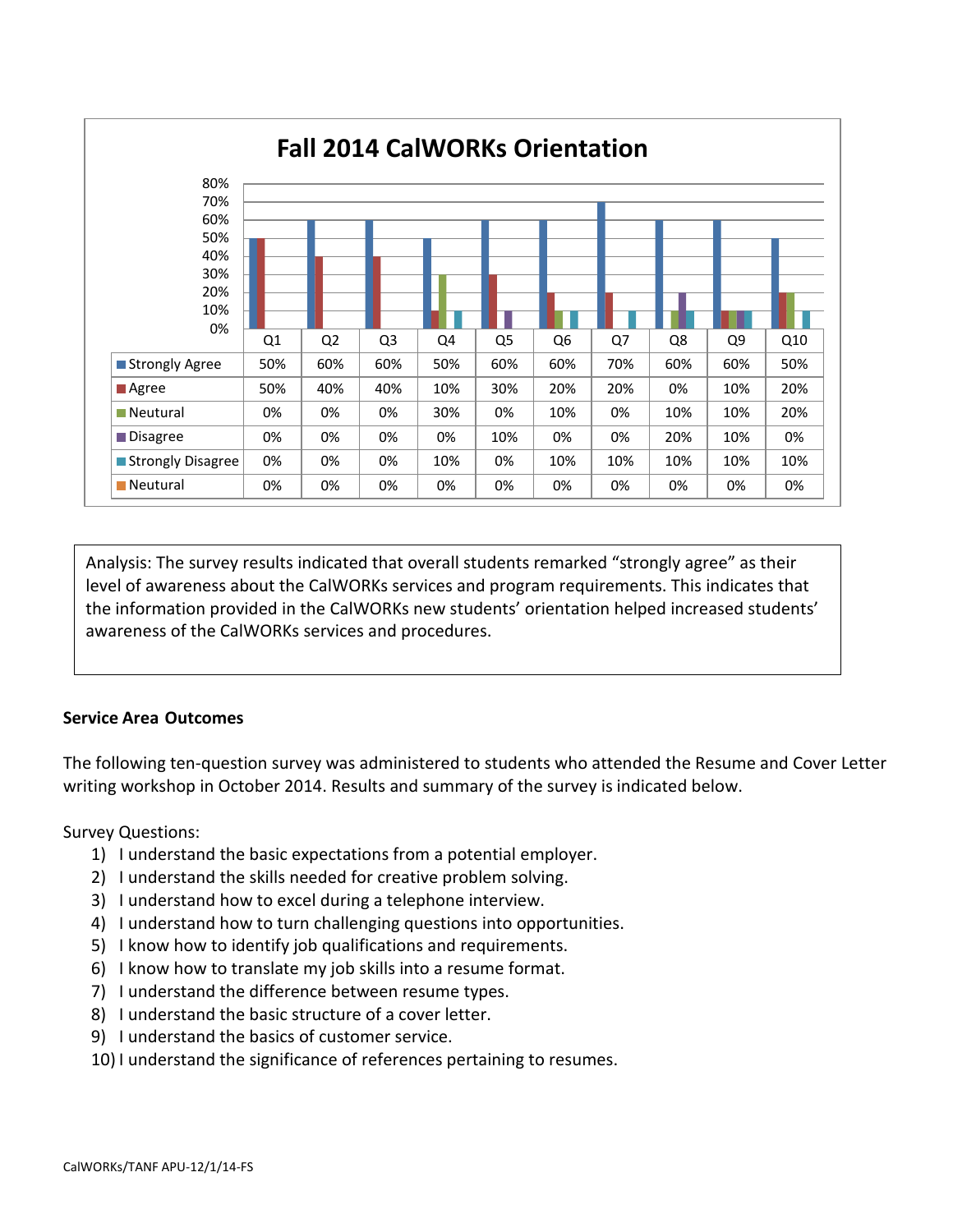

Analysis: The survey data indicated that there is a noticeable improvement in the understanding of resume, cover letter, job search, and references pertaining to resumes as a majority of the participants self-rated as a strongly agree level for each of the categories.

## **Qualitative Assessment**

CalWORKs program conducts assessments on a three year cycle to investigate student learning outcomes and area services effectiveness. Assessment results are analyzed and then discussed with the CalWORKs department and advisory group. Programs and services are implemented based on the feedback received via survey.

Advisory Committee: The CalWORKs Advisory Committee members provide input on the program's services and policies to ensure compliance with the CalWORKs implementing guidelines and further the programs efforts. The Advisory committee memberships include elected members from the college faculty, administrative and student services, UC Berkeley undergraduate admission officers, CSU East Bay EOP and recruitment members, SFSU undergraduate admission officers, Holy Names University Dean of Student Services, and community partners: Family Paths, and INROADS, and student representatives. The advisory board meets twice each academic year and plays an instrumental role in implementing EOPS/CARE programs services and activities. During the 2013-14 academic year, CalWORKs advisory committee met twice and the following inputs were provided:

- Since funding for the Foodie Project is scheduled to end by October 2014, the committee recommended that CalWORKs/EOPS request additional Title III -grant funds to continue the project.
- Explore partnerships with local childcare centers, like the YMCA and BCC student services programs, to establish a child care center on campus.
- Explore off-campus work-study/employment opportunities for CalWORKs students.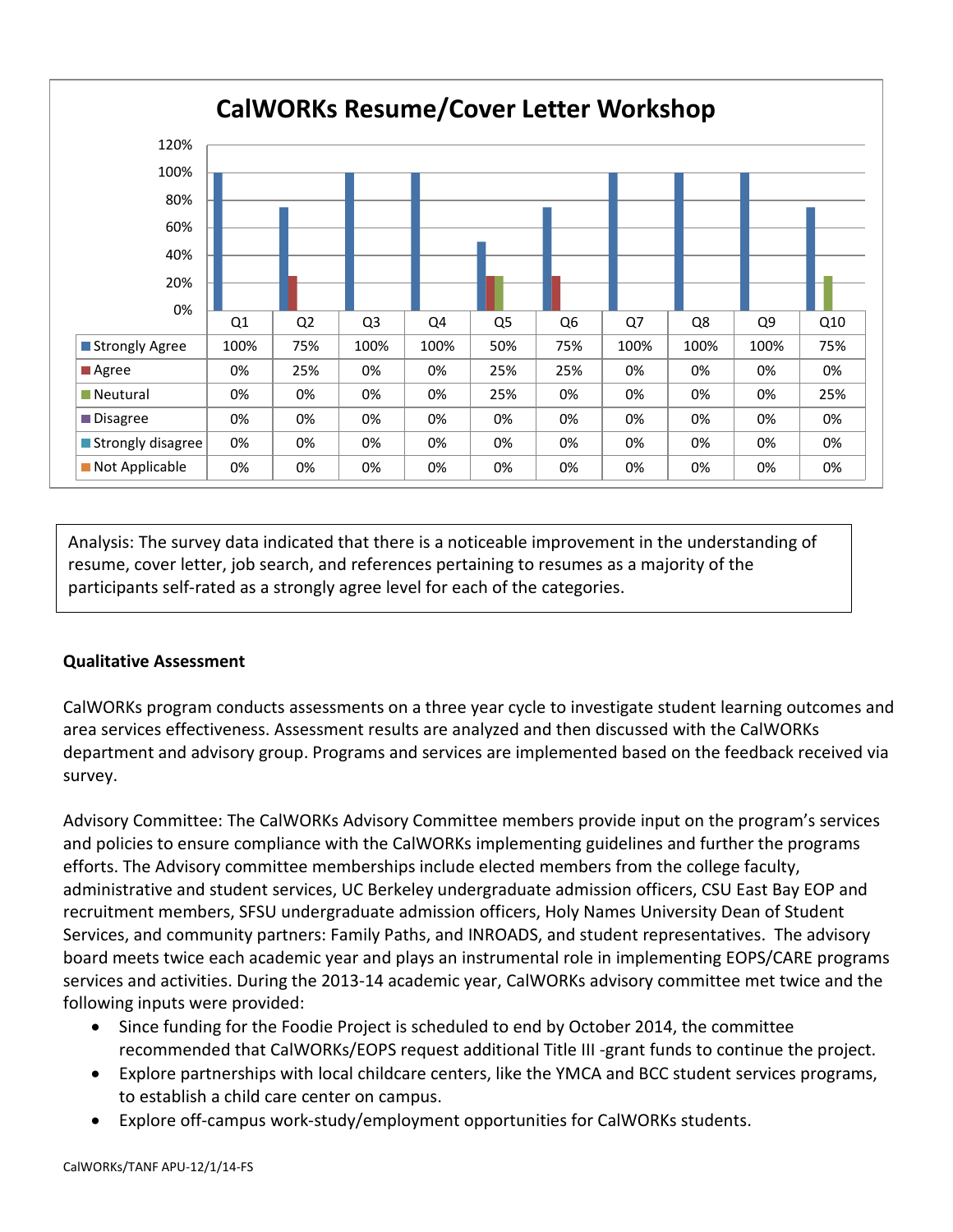## **Strengths**

The CalWORKs program continues to ensure comprehensive academic, transfer, and employment services are provided to students. The program offers a new student orientation to help familiarize students with the CalWORKs program services, requirements, and college resources. During the new student orientation, members from the county Alameda County Social Service Agency and Bananas Childcare Inc. are present, to ensure students receive important information related to the agencies' policies, procedures, and legislative changes that might affect their eligibility as well as ensure they understand and follow the proper steps required to remain eligible for county services, Bananas Inc. childcare program, and BCC CalWORKs program.

The CalWORKs staff also provides extensive follow-up services to ensure all students meet their counselor to develop a Student Educational Plan (SEP), submit their monthly attendance forms to the county in a timely manner, and provide students with work-study opportunities. In 2013-14 academic year, all (100%) of the CalWORKs students had an updated SEP on file, 79% maintained a 2.00 or higher cumulative GPA, and 23% of CalWORKs students participated in work-study opportunities on campus.

## **Weaknesses**

The funding for the program is unstable and the program is short of staffing in several important areas. The Coordinator position has been vacant for the last three semesters. Refilling the position is delayed due to budget limitation. The clerical aid staff is a temporary 65 days position, which will end early spring 2015 semester.

The program is in-need of on campus child care center as the current service is provided through contract agreement with a third party vendor. This creates more paperwork for the students, as they have to meet and submit documents to BCC CalWORKs, county social service programs, and the third party vendor (Bananas Inc.) to become eligible for childcare.

# **Opportunities**

BCC is in the process of expending the college space through the purchase of a new building. The CalWORKs program will request space on campus for a child care center.

# **Limitations**

Since the current job developer position is only for 65 days per academic year, the staff does not have sufficient time to explore partnerships with office campus agencies. The program will benefit from a classified level job developer, who is dedicated to preparing CalWORKs students to meet their Welfare-to-Work requirements. This includes, developing resumes, cover letter and job interview skills, and placing students in positions that compliment the student's academic goals.

# **Action Plan for Continuous Improvement**

Recruitments of CalWORKs students- In 2013-14 the program served only 44 students, which impacted the programs funding from the state, resulting in the decline of the programs retention rate. Recruitment efforts including collaboration with the county social services programs and Welfare-to-Work workers will be implemented to ensure at least 80 students are served in the 2014-15 academic year.

Increase retention and persistence of CalWORKs students: Ensure all CalWORKs students have access to college and community resources to ensure successful completion of their educational goals. Also, the counseling staff will encourage students to enroll in one of the Learning Communities at BCC to address the retention challenge that the program has recently experienced. CalWORKs/TANF APU-12/1/14-FS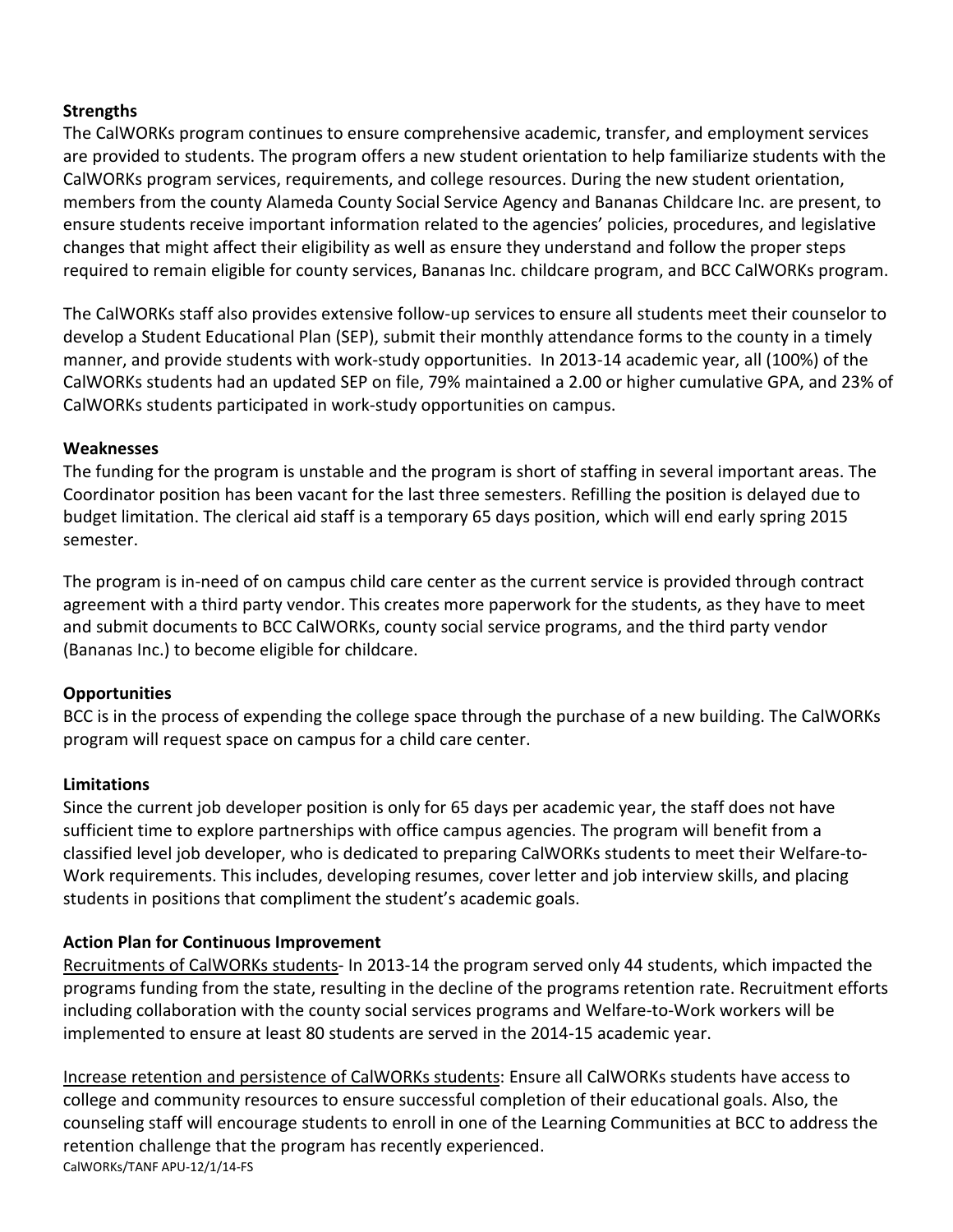Students on academic probation: Students who received below 2.0 GPA, will receive a referral to CalWORKs tutors and staff will ensure students submit their mid-semester academic progress reports by the due date to ensure appropriate intervention is provided to those in need.

Student eligibility update form: In order for students to become eligible for BCC CalWORKs services, they must submit a Student Eligibility Update (SEU) Form with the county social services program stamp at the beginning of each semester. However, some students experience long delays in receiving their completed SEU from the county, which affects their eligibility for college-based CalWORKs program. Develop direct communication or identify the contact person at the county to assess with completing the SEU in a timely manner.

Implement SLO/ASO: To better assess student satisfaction with CalWORKs program services, it is recommended that a survey instrument be developed for use by spring 2015 semester. The feedback received from the current assessment will be discussed in the Fall 2014 and Spring 2015 advisory committee meetings and services/programs will be implemented to address findings.

Continue to provide work-study opportunities: CalWORKs program will continue to provide work-study opportunities to eligible students to help them meet their Welfare-To-Work requirements and receive employment preparedness training and experiences.

Continue to conduct monthly workshops: During the 2013-14 academic year, several Job Readiness and Life Skills workshops were offered. As indicated in the survey conducted at the end of the workshops for SLO, majority of the students rated the effectiveness of the workshops as "Excellent." This means the workshops are beneficial in helping students enhance their job related skills.

## **Meet District FTES Target**

The Berkeley City College CalWORKs program will engage in the following activities that will contribute to the District's 2014-15 FTES target:

- Insure that all CalWORKs students who enrolled in 12 or more units remain enrolled when the census day figures for each semester are reported to the district office.
- Regularly check student's enrollment to ensure if a student drops below 9 units, they receive counseling services and explore late start classes.
- During the counseling visits and mid-semester progress report session, make sure all CalWORKs students remain current with their SEP and complete their AA/AS and/or transfer college/university by target date according to their SEP.

## **Increase Student Success**

8 out of 44 students graduated in the 2013-14 academic year; one student transferred to the University of California, Davis; and three students transferred to the California State University system.

## **Increase Persistence**

In addition to the information provided in the meeting of the district's FTES goals, the CalWORKs program will prioritize increasing the retention and persistence of CalWORKs students by implementing specific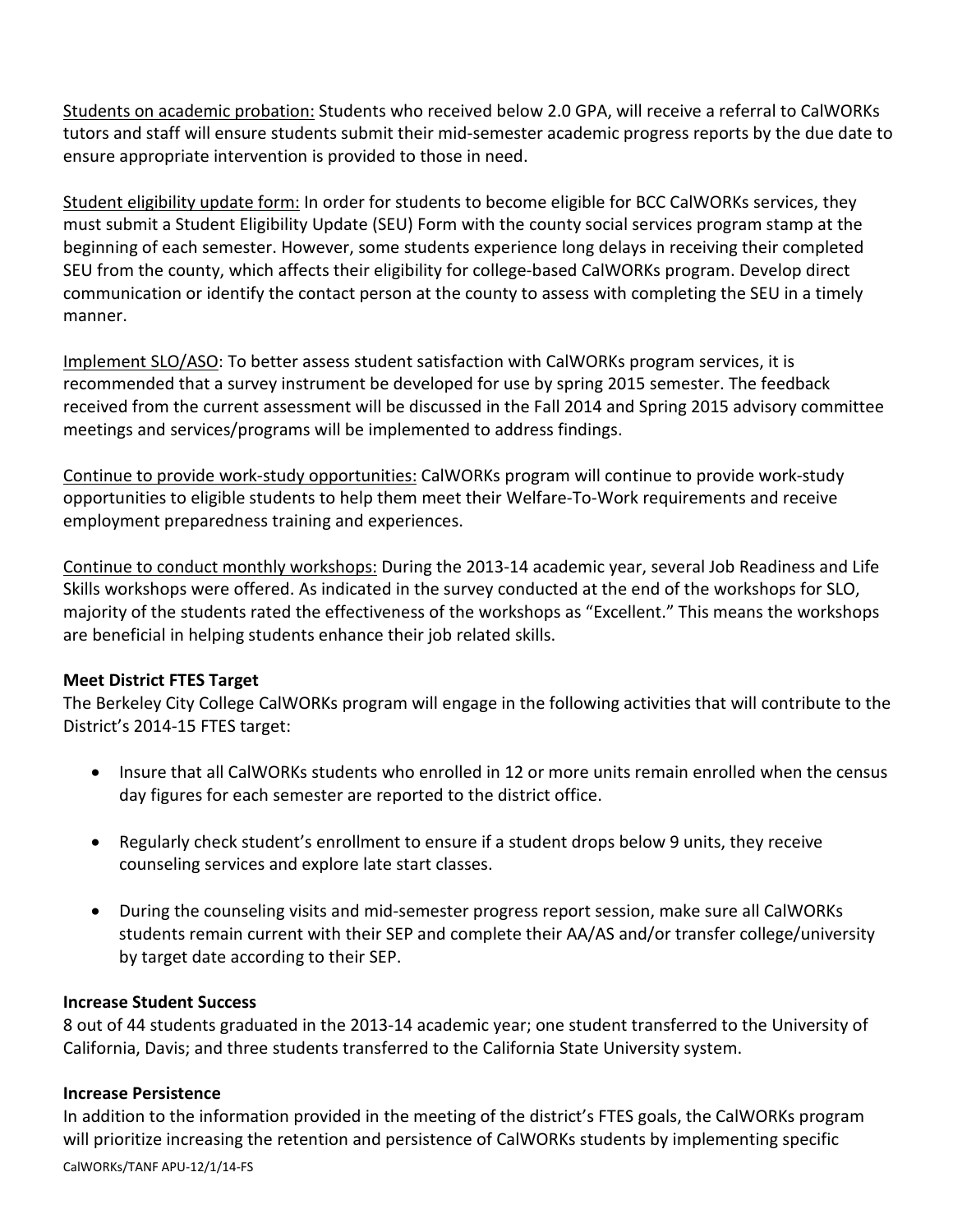strategies as noted in the Action Plan section of this document.

#### **Increase College Completion**

At the end of the 2013-14 academic year, 79% of the CalWORKs students completed their classes with at least 2.0 or higher cumulative GPA.

## **III. RESOURCE NEEDS**

#### **Current Staffing Level**

|                                    | Headcount | FTE Equiv. |
|------------------------------------|-----------|------------|
| <b>Faculty (Permanent)</b>         | -0-       | -0-        |
| <b>Faculty (PT/Adjunct)</b>        |           | n/a        |
| <b>Classified Staff(Permanent)</b> | -0-       | -0-        |
| <b>Classified Staff (Hourly)</b>   |           | n/a        |
| <b>Students</b>                    |           | n/a        |
| <b>ICC/Consultant/Other</b>        | -0-       | n/a        |

#### **Narrative:**

Coordinator: Currently the program position is vacant and was staffed through fall 2014 by a temporary parttime coordinator, who works 2.5 hours a day, three days a week. The coordinator is responsible for planning, development, coordination, supervision, and evaluation of all services, including budget preparation, hiring staff, childcare expenditure, students' eligibility for the program services and event planning.

Classified Staff: The clerical Staff is a 65 day temporary position, who provides supportive services with the program operations, including customer services, scheduling counseling appointments, monitor students' eligibility and office support.

Counselor: The part-time, 20 hours a week, counselor provides counseling and advising services to students on an appointment basis. The counselor actively participates in college and counseling department meetings to advocate for the students' needs and stays current with information related to students academic, transfer and career development.

Student-Aides: The CalWORKs has three student workers who provide supportive services to the program coordinator and counselor. Each student works 20 hours per week.

## **Human Resource/Personnel Requests**

Full-time Coordinator/Director: There remains a need to hire a full-time CalWORKs Coordinator as the current load is being carried out by a temporary coordinator. The full time Coordinator/Director will provide leadership in the following areas: a) budget development, expenditure, and end-of-year expenditure reports for the state chancellor's office, b) oversight program services to students, including meetings with counselors, job developers and clerical assistants, to ensure the effective planning and delivery of services to individual students in CalWORKs program at BCC, c) tracking of day to day office functions for students to ensure coordination and monitoring of the CalWORKs student database, SARS appointment schedules, MIS submit to the State Chancellor's office, child care contracts with Bananas Inc. and direct expenditures to students such as child care, work study and supplies, etc.